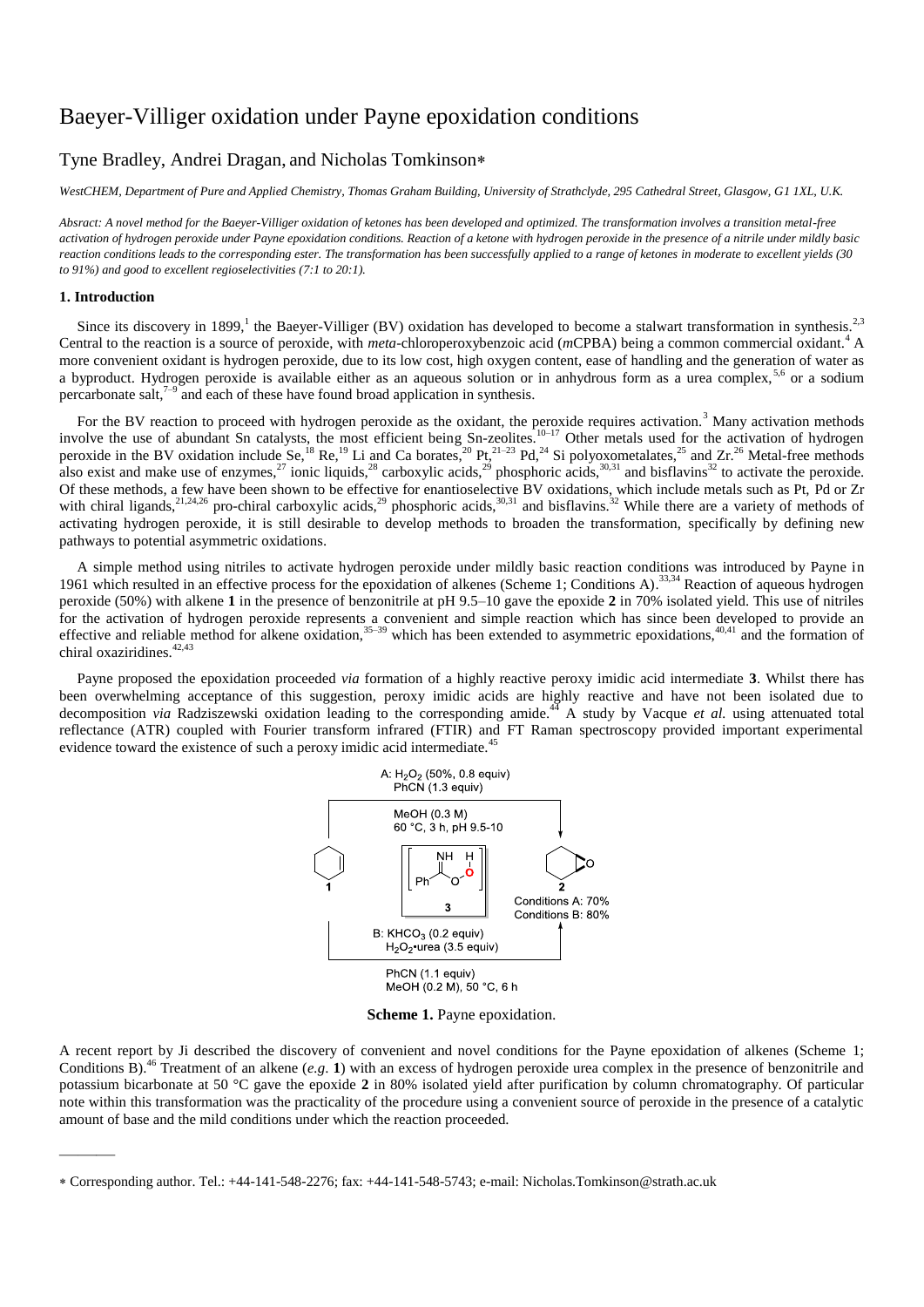Whilst a substantial amount of work has been devoted to the development of the Payne epoxidation, relatively little work has been undertaken in exploiting the oxidation potential of the peroxy imidic acid intermediates  $(e, g, 3)$  in alternative oxidation processes. This is specifically the case for the BV reaction where the isolated work of Ruiz investigated specialized heterogeneous magnesium,<sup>4</sup>  $\alpha$  or magnesium/aluminum hydrotalcite supports as catalysts for the transformation. 48,49 This work showed the reaction of a ketone (*e.g*. **4**) in benzonitrile solvent with aqueous hydrogen peroxide, a heterogeneous catalyst and the surfactant DBS could lead to the corresponding ester or lactone (*e.g.* 5) (Scheme 2). Whilst effective, the need to prepare the catalyst through specific protocols and the use of benzonitrile as the solvent has limited the uptake of this method by the synthetic community. Within this current work we develop conditions for the activation of hydrogen peroxide with a nitrile which can be applied to the BV oxidation providing a convenient and reliable method for the preparation of both esters and lactones from the corresponding ketone.



**Scheme 2.** Heterogeneous Baeyer-Villiger oxidation in benzonitrile.

#### **2. Results and discussion**

#### *2.1. Initial result*

Our investigations began by the reaction of cyclohexanone **4** with urea hydrogen peroxide complex under conditions reported by Ji for alkene epoxidation (Scheme 3).<sup>46</sup> We were delighted to discover that *ε*-caprolactone **5** was formed in 38% conversion by <sup>1</sup>H NMR spectroscopy after 48 hours. Repeating the reaction in the absence of  $KHCO<sub>3</sub>$ , or  $H<sub>2</sub>O<sub>2</sub>$  urea, or PhCN resulted in no product 5 being formed showing that all components added were necessary to bring about the transformation.



**Scheme 3.** Baeyer-Villiger oxidation using benzonitrile for peroxide activation.

#### *2.2. Optimization of the Baeyer-Villiger reaction*

Based upon the excellent result outlined in Scheme 3, we elected to optimize the reaction conditions for this BV transformation. Table 1 provides a selection of the data obtained during this optimization process examining the concentration, base, peroxide source, solvent, reaction stoichiometry and temperature.

To accelerate the optimization process initial experiments were conducted in methanol- $d_4$  monitoring by <sup>1</sup>H NMR spectroscopy and using 1,4-dinitrobenzene as an internal standard. Both increasing (entry 2; 30%) and decreasing (entry 3; 33%) the concentration of the reaction resulted in a lower conversion under the conditions examined. Reducing the temperature significantly slowed down the reaction (14%; entry 5), whilst performing the reaction at reflux had negligible effect on the conversion (44%; entry 6). Altering the peroxide source to H2O<sup>2</sup> (30% *v/v* aqueous solution) resulted in a considerably worse transformation (31%; entry 9) suggesting that the urea hydrogen peroxide complex was an integral part of the process. Reducing the stoichiometry of both the nitrile (10%; entry 11) and the peroxide (25%; entry 7) also proved detrimental to the transformation. Increasing the amount of base resulted in an increased consumption of starting material, but this was accompanied by decomposition of the product as confirmed against the internal standard (entries 4 and 14).

Careful examination of the crude reaction mixtures showed a small amount of the *ε*-caprolactone **5** was undergoing solvolysis with methanol to give the corresponding  $\varepsilon$ -hydroxy ester. We therefore considered reducing the nucleophilicity of the alcoholic solvent to shut down this unwanted side reaction and investigated the use of fluorinated alcohols as the reaction medium. Interestingly, it has been shown that fluorinated alcohols can be used to accelerate reactions involving peroxides.<sup>50,51</sup> It has also been shown that fluorinated alcohols have the ability to activate hydrogen peroxide,<sup>52</sup> which has been specifically exploited in oxidation reactions. Examination of hexafluoroisopropanol (HFIP) as an alternative reaction solvent resulted in an equivalent conversion of cyclohexanone **4** to the ester **5** (42%; entry 12). Importantly, within this transformation no reaction of  $5$  with the solvent was observed by <sup>1</sup>H NMR spectroscopy. Changing the solvent to trifluoroethanol (TFE) showed a significantly improved conversion (76%; entry 13) which was confirmed by isolation of the product after aqueous workup and column chromatography (70%). Once again, control experiments in the absence of benzonitrile and/or base  $(KHCO<sub>3</sub>)$  confirmed that both were necessary for the reaction to proceed efficiently in TFE.

**Table 1.** Optimization of the Baeyer-Villiger reaction produced *via* Scheme 3.*<sup>a</sup>*

| Entrv | $H2O2$ source<br>(equiv) | KHCO <sub>2</sub><br>(equiv) | <b>Nitrile</b><br>(equiv) | Solvent<br>(M) | ${}^{\circ}C$ | Conversion<br>$(\%)^b$ |
|-------|--------------------------|------------------------------|---------------------------|----------------|---------------|------------------------|
|       | $H_2O_2$ •urea (6.0)     | 0.2                          | PhCN $(6.0)$              | MeOH(0.5)      | 50            | 38                     |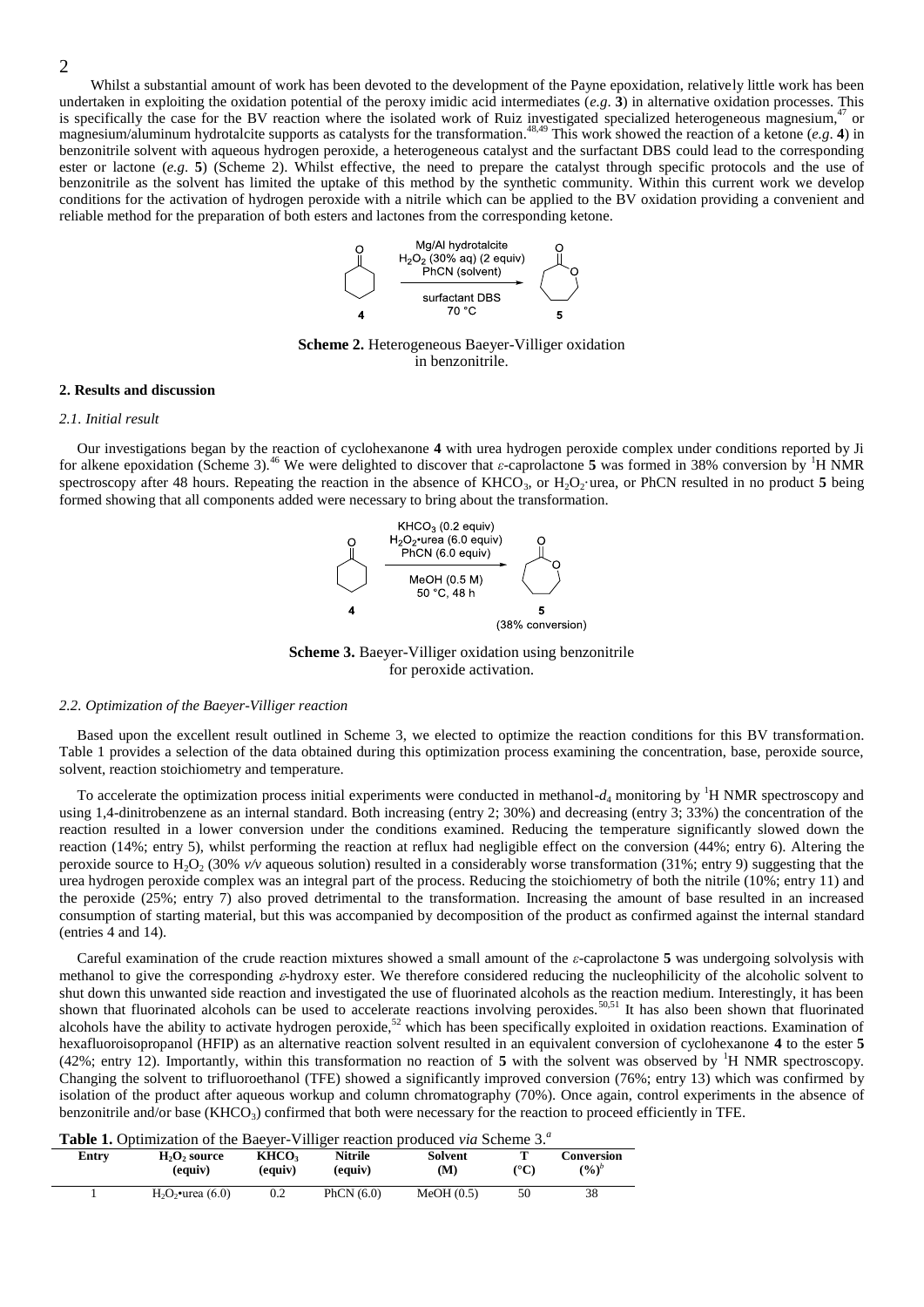| $\mathfrak{2}$ | $H2O2$ •urea (6.0)    | 0.2 | PhCN $(6.0)$ | CD <sub>3</sub> OD(1.0)  | 50 | 30              |
|----------------|-----------------------|-----|--------------|--------------------------|----|-----------------|
| 3              | $H_2O_2$ •urea (6.0)  | 0.2 | PhCN $(6.0)$ | CD <sub>3</sub> OD(0.2)  | 50 | 33              |
| $\overline{4}$ | $H_2O_2$ •urea (6.0)  | 0.5 | PhCN $(6.0)$ | CD <sub>3</sub> OD(0.5)  | 50 | 60 <sup>c</sup> |
| 5              | $H_2O_2$ •urea (6.0)  | 0.2 | PhCN $(6.0)$ | CD <sub>3</sub> OD(0.5)  | 25 | 14              |
| 6              | $H_2O_2$ •urea (6.0)  | 0.2 | PhCN $(6.0)$ | CD <sub>3</sub> OD (0.5) | 65 | 44              |
| 7              | $H_2O_2$ •urea (3.0)  | 0.2 | PhCN $(6.0)$ | CD <sub>3</sub> OD(0.5)  | 50 | 25              |
| 8              | $H_2O_2$ •urea (10.0) | 0.2 | PhCN $(6.0)$ | CD <sub>3</sub> OD (0.5) | 50 | 47              |
| 9              | $H_2O_2$ , 30% (6.0)  | 0.2 | PhCN $(6.0)$ | CD <sub>3</sub> OD(0.5)  | 50 | 31              |
| 10             | $H_2O_2$ •urea (6.0)  | 0.2 | PhCN $(3.0)$ | CD <sub>3</sub> OD(0.5)  | 50 | 21              |
| 11             | $H_2O_2$ •urea (6.0)  | 0.2 | PhCN $(1.1)$ | CD <sub>3</sub> OD(0.5)  | 50 | 10              |
| 12             | $H_2O_2$ •urea (6.0)  | 0.2 | PhCN $(6.0)$ | HFIP $(0.5)$             | 50 | 42              |
| 13             | $H2O2$ •urea (6.0)    | 0.2 | PhCN $(6.0)$ | <b>TFE (0.5)</b>         | 50 | 76 $(70\%)^4$   |
| 14             | $H_2O_2$ •urea (6.0)  | 0.5 | PhCN $(6.0)$ | TFE $(0.5)$              | 50 | 95 <sup>c</sup> |
| 15             | $H2O2$ •urea (6.0)    | 0.1 | PhCN $(6.0)$ | TFE $(0.5)$              | 50 | 37              |
|                |                       |     |              |                          |    |                 |

*<sup>a</sup>* Reaction of cyclohexanone (1 mmol) for 48 h.

*<sup>b</sup>* Conversion was monitored by <sup>1</sup>H NMR against an internal standard (1,4-dinitrobenzene). *c* Product decomposition observed. *d* Isolated yield after aqueous workup and purification by column chromatography.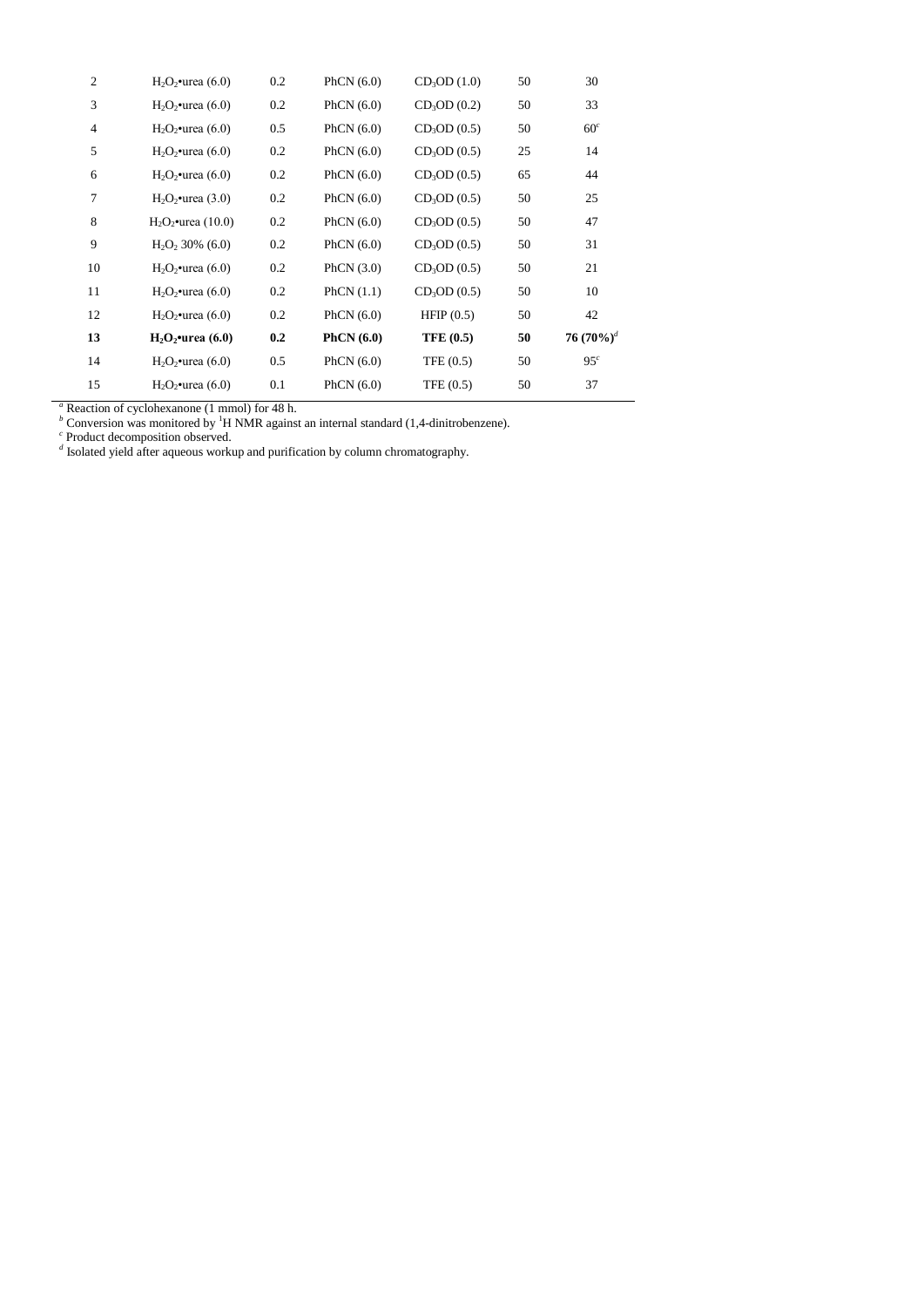**Table 2.** Substrate scope for the Baeyer-Villiger oxidation.



 $KHCO<sub>3</sub>$  (0.2 equiv)

#### *a* Isolated yield.

*b* Ratio between regioisomeric products (major isomer shown), determined by <sup>1</sup>H NMR spectroscopy on crude reaction mixture.

 $c^c$  Conversion to single product monitored by <sup>1</sup>H NMR against an internal standard (1,4-dinitrobenzene).

*<sup>d</sup>* Average of two runs.

#### *2.3. Substrate scope*

Having optimized the reaction conditions we examined some of the scope and limitations of the process (Table 2). The transformation exhibited typical features of the BV oxidation in terms of relative reactivity, regioselectivity and stereoselectivity. Reactions proceeded well and in good yield for a series of cyclohexanone derivatives (entries 1–9). Control of the regioselectivity was particularly high with more substituted groups preferentially migrating (entries 5–7 and 9). Increasing the steric congestion around the reactive carbonyl slowed down the reaction, but these transformations remained clean and simply required a longer reaction time (entries 6 and 9). Retention of configuration of the migrating carbon was supported by the optical rotation of the product derived from (–)-menthone **20** as the substrate (entry 9). Cyclopentanone **22** reacted slower (30%, 72 h; entry 10) when compared to cyclohexanone **4** (70%, 48 h; entry 1), whereas cyclobutanone **24** reacted substantially quicker, giving the expected lactone in an excellent 85% yield in just 18 h (entry 11). Whilst acyclic ketones were reluctant substrates, it did prove possible to react pinacolone **28** to give the expected product **29** after extended reaction times (49%, 144 h; entry 13) suggesting further optimization would be required to bring about efficient transformations for this class of substrate.

#### **3. Conclusion**

In summary, a novel BV reaction has been developed and optimized. The transformation uses urea hydrogen peroxide complex as a convenient source of peroxide which is activated by benzonitrile and a catalytic amount of base (KHCO $_3$ ) in a fluorinated alcohol to form the active peroxy imidic acid *in situ*. The reaction proceeds in moderate to good yields, with excellent and predictable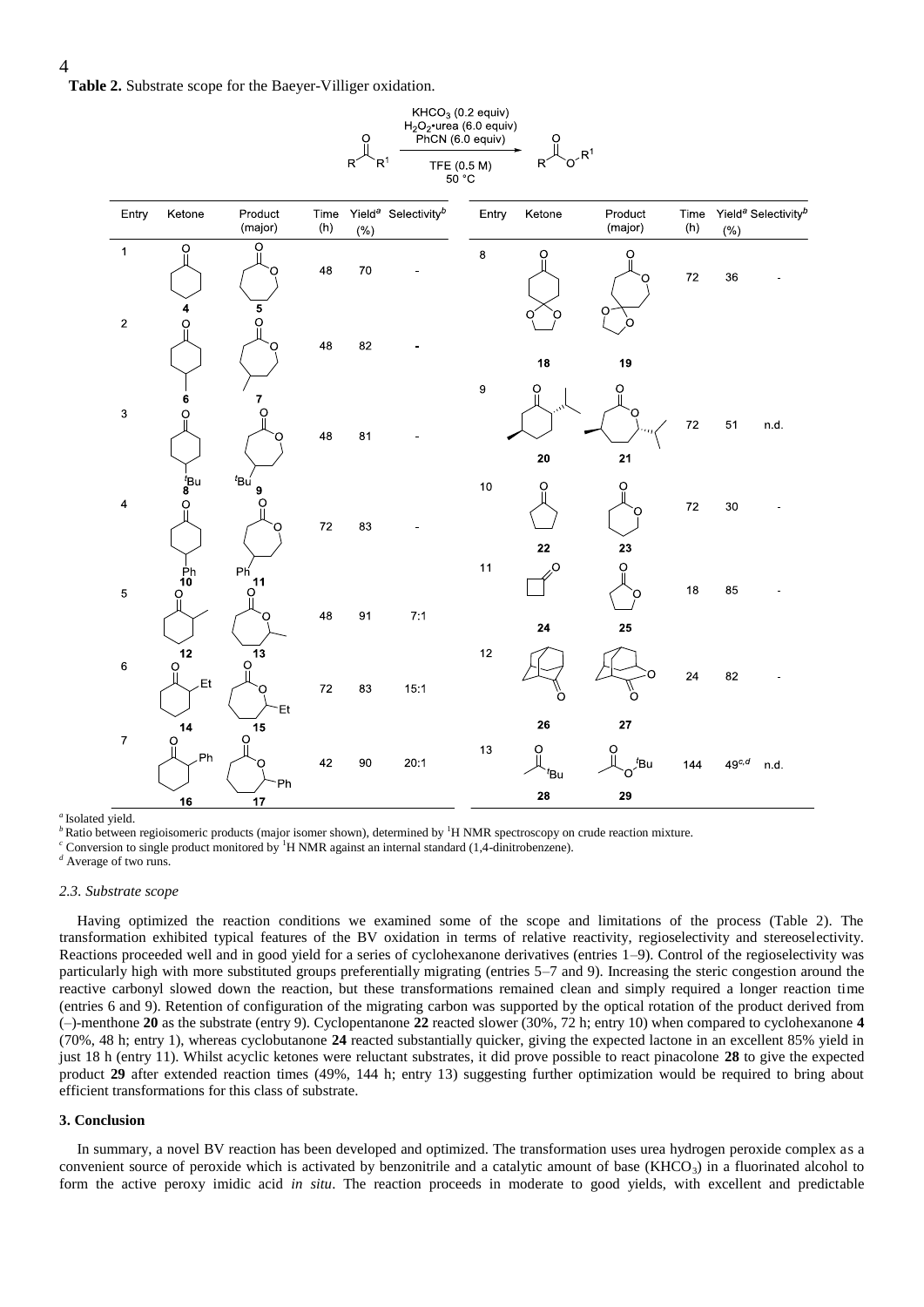regioselectivity and migration proceeding with retention of configuration. Given the marked success in developing asymmetric variants of the Payne epoxidation, we believe these results pave the way for exploring novel asymmetric BV oxidation processes.

### **4. Experimental section**

#### *4.1. General experimental details*

Commercially available solvents and reagents were used without further purification or drying and all reactions were performed under an argon atmosphere. Flash chromatography was carried out using Merck Kieselgel 60 H silica. Analytical thin layer chromatography was carried out using aluminum-backed plates coated with Merck Kieselgel 60 GF254 that were visualized under UV light (at 254 nm) or stained using KMnO<sub>4</sub>. Nuclear magnetic resonance (NMR) spectra were recorded on a Bruker Avance III or a Bruker Avance spectrometer, operating at 400 MHz ( ${}^{1}H$ ) and 101 MHz ( ${}^{13}C$ ), respectively. Chemical shifts were reported in parts per million (ppm) in the scale relative to CHCl<sub>3</sub>, 7.26 ppm for <sup>1</sup>H NMR and 77.16 for <sup>13</sup>C NMR. Multiplicities are abbreviated as: s, singlet; d, doublet; app d, apparent doublet; t, triplet; app t, apparent triplet; q, quartet; dd, doublet of doublets; app dd, apparent doublet of doublets; app dq, apparent doublet of quartets; ddd, doublet of doublets of doublets; dtd, doublet of triplets of doublets; t app d, triplet of apparent doublets; m, multiplet. Coupling constants are measured in Hertz (Hz). Low-resolution mass spectra (LRMS) were recorded on an Agilent 7890A GC system, equipped with a 30 m DB5MS column connected to a 5975C inert XL CI MSD with Triple-Axis Detector. High-resolution mass spectra (HRMS) were obtained courtesy of the EPSRC National Mass Spectrometry Facility at Swansea University, U.K. Infrared spectra were recorded on a Shimadzu IRAffinity-1 equipped with ATR (Attenuated Total Reflectance) and were reported in cm<sup>-1</sup>. Melting points were obtained on a Stuart SMP11 device. *In vacuo* refers to evaporation under reduced pressure using a rotary evaporator connected to a diaphragm pump, followed by the removal of trace volatiles using a high vacuum (oil) pump.

### *4.2. General Baeyer-Villiger procedure (General Procedure 1)*

To a flame dried crimp top vial under argon,  $KHCO<sub>3</sub>$  (80 mg, 0.8 mmol, 0.2 equiv) was weighed, followed by urea hydrogen peroxide (564 mg, 24 mmol, 6.0 equiv). The ketone (4.0 mmol, 1.0 equiv) was added at this stage if it was a solid. The vial was then sealed and evacuated, followed by backfilling with argon (repeated three times). Afterward, the solvent (8.0 mL), benzonitrile (2.48 mL, 24 mmol, 6.0 equiv) and, if it was a liquid, the ketone (4.0 mmol, 1.0 equiv), were added via syringe. The reaction was allowed to run for the specified time at 50 °C, after which it was cooled down to room temperature. The pressure was released with a needle, then the vial was opened. The mixture was diluted with  $CH_2Cl_2$  (40 mL) and water (20 mL). The layers were separated and the resulting aqueous solution was extracted with CH<sub>2</sub>Cl<sub>2</sub> (2 × 40 mL). The combined organic layers were dried (MgSO<sub>4</sub>), concentrated in vacuo, and the crude product was subjected to flash chromatography on silica gel (5:1 petroleum ether:EtOAc) to afford the corresponding product(s).

# *4.3. ε-Caprolactone (5)* 53

Lactone **5** was prepared according to General Procedure 1 using cyclohexanone **4** (0.44 mL, 4.0 mmol). The *title compound* was isolated as a colourless oil (321 mg, 2.8 mmol, 70%). <sup>1</sup>H NMR (400 MHz, CDCl<sub>3</sub>) δ 4.28–4.17 (m, 2H), 2.71–2.57 (m, 2H), 1.90–1.80 (m, 2H), 1.81–1.69 (m, 4H); <sup>13</sup>C NMR (101 MHz, CDCl<sub>3</sub>) δ 176.3, 69.4, 34.7, 29.4, 29.1, 23.1; LRMS (CI) *m/z* 115.0 [M+H]<sup>+</sup>; IR  $(ATR)/cm^{-1}$  2988, 2901, 1726.

# *4.4. 5-Methyloxepan-2-one (7)* 54

Lactone **7** was prepared according to General Procedure 1 using 4-methylcyclohexanone **6** (0.49 mL, 4.0 mmol). The *title compound* was isolated as a colourless oil (421 mg, 3.3 mmol, 82%). <sup>1</sup>H NMR (400 MHz, CDCl<sub>3</sub>) δ 4.28 (ddd, *J* = 12.9, 5.7, 1.9 Hz, 1H), 4.17 (dd, *J* = 12.7, 10.4 Hz, 1H), 2.71–2.56 (m, 2H), 1.98–1.83 (m, 2H), 1.82–1.71 (m, 1H), 1.50 (dtd, *J* = 15.2, 10.8, 1.8 Hz, 1H), 1.33 (dtd, *J* = 13.9, 11.5, 2.4 Hz, 1H), 0.99 (d, *J* = 6.6 Hz, 3H); <sup>13</sup>C NMR (101 MHz, CDCl<sub>3</sub>) δ 176.3, 68.3, 37.4, 35.4, 33.4, 30.9, 22.3; LRMS (CI)  $m/z$  129.0 [M+H]<sup>+</sup>; HRMS (SIR-CI) calculated for C<sub>7</sub>H<sub>13</sub>O<sub>2</sub> [M+H]<sup>+</sup> 129.0910, found 129.0910; IR (ATR)/cm<sup>-1</sup> 2988, 2901, 1717.

# *4.5. 5-(tert-Butyl)oxepan-2-one (9)* 55

Lactone **9** was prepared according to General Procedure 1 using 4-*tert*-butylcyclohexanone **8** (617 mg, 4.0 mmol). The *title compound* was isolated as a white solid (554 mg, 3.3 mmol, 81%). m.p. 49–50 °C (lit. 49 °C);<sup>55</sup> <sup>1</sup>H NMR (400 MHz, CDCl<sub>3</sub>) δ 4.32 (ddd, *J* = 12.9, 5.9, 1.8 Hz, 1H), 4.14 (dd, *J* = 12.9, 10.4 Hz, 1H), 2.69 (ddd, *J* = 14.3, 7.5, 1.4 Hz, 1H), 2.61–2.51 (m, 1H), 2.13–1.95 (m, 2H), 1.58–1.44 (m, 1H), 1.38–1.28 (m, 2H), 0.88 (s, 9H); <sup>13</sup>C NMR (101 MHz, CDCl3) δ 176.5, 68.8, 50.9, 33.6, 33.1, 30.5, 27.6, 23.9; LRMS (CI)  $m/z$  171.1 [M+H]<sup>+</sup>; HRMS (FTMS-NSI) calculated for C<sub>10</sub>H<sub>19</sub>O<sub>2</sub> [M+H]<sup>+</sup> 171.1380, found 171.1377; IR (ATR)/cm<sup>-1</sup> 2987, 2961, 1717.

# *4.6. 5-Phenyloxepan-2-one (11)* 56

Lactone **11** was prepared according to General Procedure 1 using 4-phenylcyclohexanone **10** (697 mg, 4.0 mmol). The *title compound* was isolated as a white solid (629 mg, 3.3 mmol, 83%). m.p. 95–96 °C (lit. 100–101 °C);<sup>56</sup> <sup>1</sup>H NMR (400 MHz, CDCl<sub>3</sub>) δ 7.36–7.29 (m, 2H), 7.26–7.21 (m, 1H), 7.21–7.16 (m, 2H), 4.40 (ddd, *J* = 13.0, 5.3, 2.3 Hz, 1H), 4.32 (ddd, *J* = 13.0, 10.0, 1.0 Hz, 1H), 2.90–2.71 (m, 3H), 2.20–1.98 (m, 3H), 1.91–1.80 (m, 1H); <sup>13</sup>C NMR (101 MHz, CDCl3) δ 176.0, 145.1, 128.9, 127.0, 126.7, 68.4, 47.4, 36.9, 33.8, 30.5; LRMS (CI)  $m/z$  191.1 [M+H]<sup>+</sup>; HRMS (FTMS-NSI) calculated for  $C_{12}H_{15}O_2$  [M+H]<sup>+</sup> 191.1067, found 191.1064; IR  $(ATR)/cm^{-1}$  2960, 2943, 1740.

# *4.7. 7-Methyloxepan-2-one (13)* 53

Lactone **13** was prepared as a 7:1 mixture of regioisomers, according to General Procedure 1 using 2-methylcyclohexanone **12** (0.49 mL, 4.0 mmol). The *title compound* was isolated after column chromatography as a colourless oil (468 mg, 3.7 mmol, 91%, 15:1 mixture of regioisomers). <sup>1</sup>H NMR (400 MHz, CDCl<sub>3</sub>) δ 4.43 (app dq, *J* = 8.3, 6.4 Hz, 1H major), 4.31–4.15 (m, 2H minor), 2.72–2.52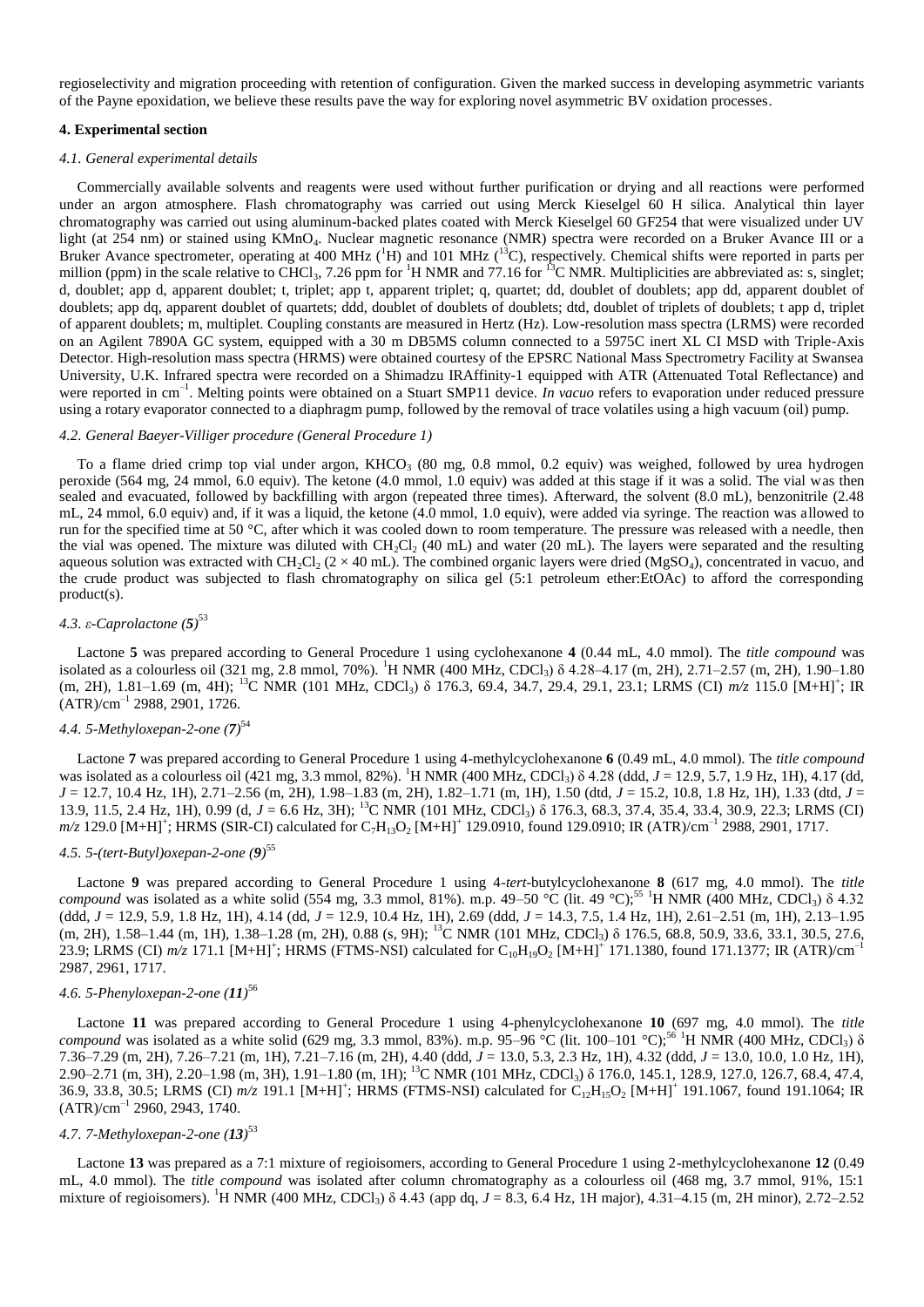(m, 2H major, 1H minor), 1.99–1.83 (m, 3H major, 2H minor), 1.72–1.51 (m, 3H major, 4H minor), 1.34 (d, *J* = 6.4 Hz, 3H major), 1.18 (d, *J* = 6.7 Hz, 3H minor); <sup>13</sup>C NMR (101 MHz, CDCl<sub>3</sub> major isomer) δ 175.7, 76.9, 36.4, 35.1, 28.4, 23.0, 22.7; LRMS (CI) *m/z*  $129.0$  [M+H]<sup>+</sup>; IR (ATR)/cm<sup>-1</sup> 2987, 2901, 1716.

# *4.8. 7-Ethyloxepan-2-one (15)* 57

Lactone **15** was prepared as a 15:1 mixture of regioisomers, according to General Procedure 1 using 2-ethylcyclohexanone **14** (0.56 mL, 4.0 mmol). The *title compound* was isolated after column chromatography as a colourless oil (410 mg, 2.9 mmol, 72%, 12:1 mixture of regioisomers). <sup>1</sup>H NMR (400 MHz, CDCl<sub>3</sub>)  $\delta$  4.26–4.24 (m, 2H minor), 4.16 (t app d, *J* = 7.8, 5.3 Hz, 1H major), 2.71–2.54 (m, 2H major), 2.49–2.39 (m, 1H minor) , 2.03–1.84 (m, 3H major, 2H minor), 1.80–1.67 (m, 1H major, 2H minor), 1.66–1.51 (m, 4H major, 2H minor), 1.47–1.37 (m, 2H minor) 0.98 (t, *J* = 7.4 Hz, 3H major), 0.95 (t, *J* = 7.6 Hz, 3H minor); <sup>13</sup>C NMR (101 MHz, CDCl<sub>3,</sub> major isomer) δ 175.9, 81.9, 35.1, 34.3, 29.5, 28.5, 23.2, 10.0; LRMS (CI)  $m/z$  143.1 [M+H]<sup>+</sup>; HRMS (TOF-EI) calculated for C<sub>8</sub>H<sub>14</sub>O<sub>2</sub> [M+•] 142.0994, found 142.0997; IR (ATR)/cm<sup>-1</sup> 2970, 2931, 1721.

# *4.9. 7-Phenyloxepan-2-one (17)* 58

Lactone **17** was prepared as a 20:1 mixture of regioisomers, according to General Procedure 1 using 2-phenylcyclohexanone **16** (697 mg, 4.0 mmol). The *title compound* was isolated after column chromatography as a white solid (683 mg, 3.6 mmol, 90%, 20:1 mixture of regioisomers). m.p. 68–69 °C (lit. 67–68 °C);<sup>58</sup> <sup>1</sup>H NMR (400 MHz, CDCl<sub>3</sub>)  $\delta$  7.60–7.21 (m, 5H major, 5H minor), 5.29 (app d, *J* = 9.4 Hz, 1H major), 4.40–4.35 (m, 2H minor), 3.91–3.86 (m, 1H minor), 2.77 (dd, *J* = 7.7, 3.7 Hz, 2H major), 2.18–1.97 (m, 4H major, 4H minor), 1.84–1.64 (m, 2H major, 2H minor); <sup>13</sup>C NMR (101 MHz, CDCl<sub>3</sub>) δ 175.0, 140.9, 128.7, 128.3, 126.0, 82.3, 37.6, 35.1, 28.8, 23.0; LRMS (CI)  $m/z$  191.1 [M+H]<sup>+</sup>; HRMS (FTMS-NSI) calculated for C<sub>12</sub>H<sub>15</sub>O<sub>2</sub> [M+H]<sup>+</sup> 191.1067, found 191.1063; IR  $(ATR)/cm^{-1}$  2928, 2868, 1717.

#### *4.10. 1,4,8-Trioxaspiro[4.6]undecan-9-one (19)*

Lactone **19** was prepared according to General Procedure 1 using 1,4-dioxaspiro[4.5]decan-8-one **18** (625 mg, 4.0 mmol). The *title compound* was isolated as a colourless oil (244 mg, 1.4 mmol, 36%). <sup>1</sup>H NMR (400 MHz, CDCl<sub>3</sub>) δ 4.28–4.19 (m, 2H), 3.96–3.91 (m, 4H), 2.70–2.60 (m, 2H), 2.00–1.92 (m, 2H), 1.91–1.81 (m, 2H); <sup>13</sup>C NMR (101 MHz, CDCl<sub>3</sub>) δ 175.5, 107.8, 64.8, 64.3, 39.0, 32.7, 28.8; LRMS (CI)  $m/z$  173.1 [M+H]<sup>+</sup>; HRMS (FTMS-NSI) calculated for  $C_8H_{13}O_4$  [M+H]<sup>+</sup> 173.0808, found 173.0804; IR (ATR)/cm<sup>-1</sup> 2970, 2889, 1729.

# *4.11. (4R,7S)-7-Isopropyl-4-methyloxepan-2-one (21)* 59

Lactone **21** was prepared according to General Procedure 1 using (–)-menthone **20** (0.69 mL, 4.0 mmol). The *title compound* was isolated as a colourless oil (344 mg, 2.0 mmol, 51%).  $[\alpha]_D^{20}$  –20.6 (c 0.72, CHCl<sub>3</sub>), lit. –19.7<sup>59</sup> <sup>1</sup>H NMR (400 MHz, CDCl<sub>3</sub>) δ 4.03 (app dd, *J* = 9.2, 4.5 Hz, 1H), 2.65–2.39 (m, 2H), 2.03– 1.77 (m, 4H), 1.66–1.52 (m, 1H), 1.35–1.21 (m, 1H), 1.03 (d, *J* = 6.7 Hz, 3H), 0.97 (d, *J* = 6.8 Hz, 3H), 0.96 (d, *J* = 6.8 Hz, 3H); <sup>13</sup>C NMR (101 MHz, CDCl<sub>3</sub>) δ 175.1, 84.9, 42.7, 37.6, 33.5, 31.1, 30.5, 24.1, 18.5, 17.3; LRMS (CI) *m/z* 171.1 [M+H]<sup>+</sup>; HRMS (FTMS-NSI) calculated for  $C_{10}H_{19}O_2$  [M+H]<sup>+</sup> 171.1380, found 171.1376; IR (ATR)/cm<sup>-1</sup> 2970, 2928, 1722.

# *4.12. Tetrahydro-2H-pyran-2-one (23)* 60

Lactone **23** was prepared according to General Procedure 1 using cyclopentanone **22** (0.36 mL, 4.0 mmol). The *title compound* was isolated as a colourless oil (118 mg, 1.1 mmol, 30%). <sup>1</sup>H NMR (400 MHz, CDCl<sub>3</sub>) δ 4.38–4.29 (m, 2H), 2.54 (t, *J* = 7.1 Hz, 2H), 1.97– 1.78 (m, 4H); <sup>13</sup>C NMR (101 MHz, CDCl<sub>3</sub>) δ 171.5, 69.5, 29.9, 22.4, 19.2; LRMS (CI)  $m/z$  104.0 [M+H]<sup>+</sup>; IR (ATR)/cm<sup>-1</sup> 2970, 2934, 1724.

# *4.13. Dihydrofuran-2(3H)-one (25)* 60

Lactone **25** was prepared according to General Procedure 1 using cyclobutanone **24** (0.30 mL, 4.0 mmol). The *title compound* was isolated as a colourless oil (292 mg, 3.4 mmol, 85%). <sup>1</sup>H NMR (400 MHz, CDCl<sub>3</sub>) δ 4.33 (t, *J* = 7.0 Hz, 2H), 2.57–2.44 (m, 2H), 2.35– 2.18 (m, 2H); <sup>13</sup>C NMR (101 MHz, CDCl<sub>3</sub>) δ 177.8, 68.6, 27.9, 22.3; LRMS (CI) *m/z* 87.0 [M+H]<sup>+</sup>; IR (ATR)/cm<sup>-1</sup> 2988, 2901, 1763.

# *4.14. Rel-(1R,3R,6S,8S)-4-Oxatricyclo[4.3.1.13,8]undecan-5-one (27)* 61

Lactone **27** was prepared according to General Procedure 1 using 2-adamantanone **26** (600 mg, 4.0 mmol). The *title compound* was isolated as a white solid (545 mg, 3.3 mmol, 82%). m.p. >250 °C (lit. 288–290 °C);<sup>61</sup> <sup>1</sup>H NMR (400 MHz, CDCl<sub>3</sub>) δ 4.51–4.43 (m, 1H), 3.06 (app t, *J* = 5.8 Hz, 1H), 2.14–1.88 (m, 8H), 1.86–1.78 (m, 2H), 1.77–1.70 (m, 2H); <sup>13</sup>C NMR (101 MHz, CDCl3) δ 179.1, 73.3, 41.4, 35.9, 33.9, 31.1, 26.0; LRMS (CI)  $m/z$  167.0 [M+H]<sup>+</sup>; HRMS (FTMS-NSI) calculated for C<sub>10</sub>H<sub>15</sub>O<sub>2</sub> [M+H]<sup>+</sup> 167.1067, found 167.1063; IR (ATR)/cm–1 2988, 2911, 1717.

#### **5. Acknowledgements**

The authors thank the EPSRC and University of Strathclyde for financial support and the EPSRC Mass Spectrometry Service, Swansea for high-resolution spectra.

#### **6. References and notes**

- 1. Baeyer, A.; Villiger, V. *Ber. Dtsch. Chem. Ges.* **1899**, *32*, 3625–3627.
- 2. Li, J. *Name Reactions*; Springer: Berlin, Heidelberg, 2009, pp. 10–12.
- 3. Brink, G. J.; Arends, I. W. C. E.; Sheldon, R. A. *Chem. Rev.* **2004**, *104*, 4105–4123.
- 4. Renz, M.; Meunier, B. *Eur. J. Org. Chem.* **1999**, *1999*, 737–739.